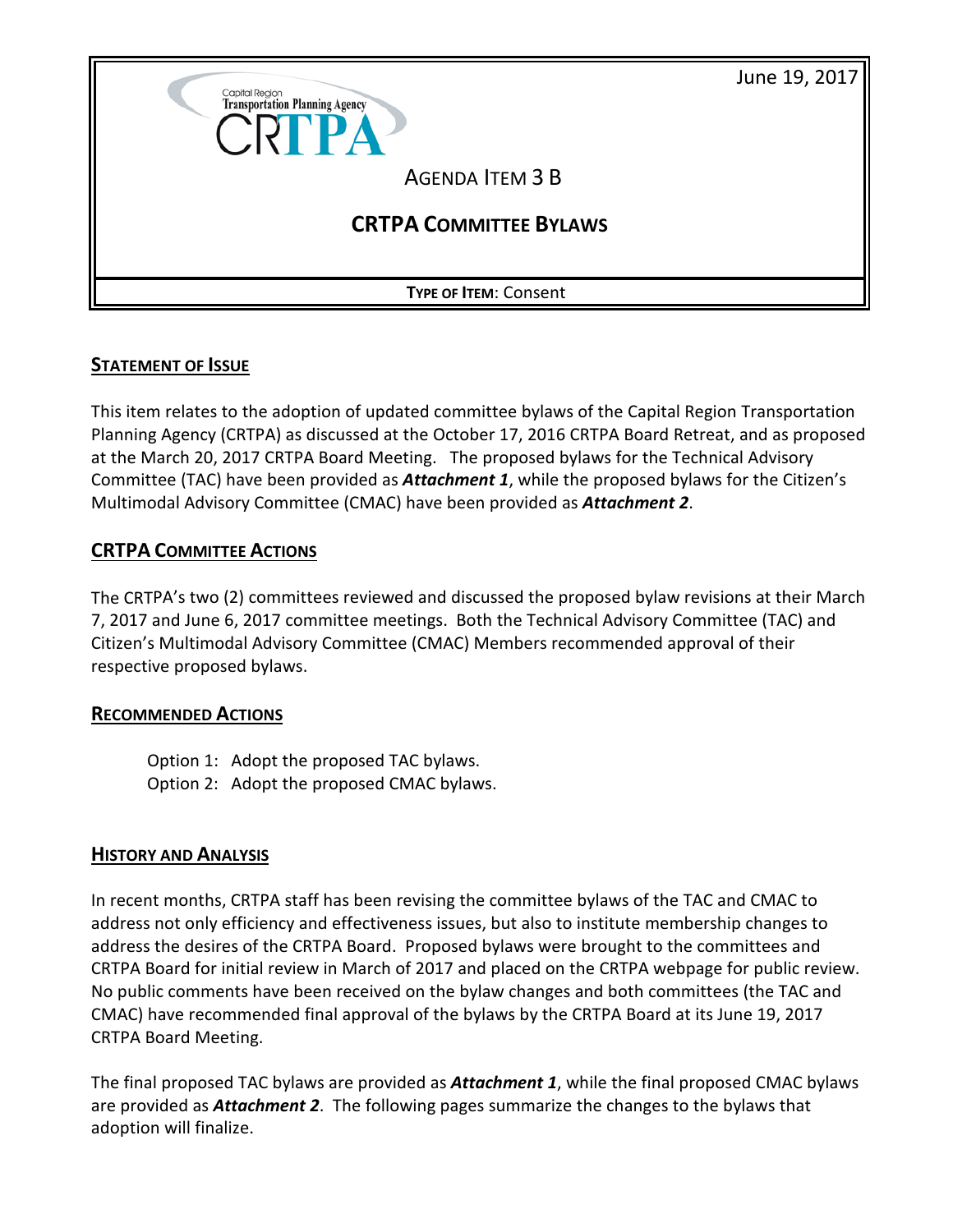#### **TAC Changes**

- Update the **membership** of the TAC as follows:
	- o Membership is extended and organized by transportation profession/specialty as available by local jurisdiction;
	- o Commuter Services of North Florida has been added to the TAC and removed from the CMAC;
	- o Blueprint IA has been added to the TAC;
	- o Office of Greenways and Trails has been added to the TAC and removed from the CMAC;
	- o City of Tallahassee Engineer has been added.
- $\triangleright$  Revise the Quorum language to establish that quorum calculations only count occupied seats, and not seats which are in need of an appointment.
	- o a quorum is defined as a 50% majority vote plus 1, and removes the stipulation that at least one member of a jurisdiction other than Tallahassee or Leon County must be present for a quorum to be realized.
- Revise language related to the **Meeting Schedule** as follows:
	- o Indicate that the TAC schedule is meant to complement the meeting schedule of the CRTPA so that the CRTPA can consider the recommendations of the TAC at their Board meetings.
	- o Replace all language relating to the frequency and dates of meetings with the specification that the TAC will meet on the first Tuesday of every month, and other such times as scheduled by the Chairperson, except July and August (when no meetings will be scheduled).
- Revise language related to **Meeting Attendance** to replace "three or more meetings in a oneyear period" with, "50% of scheduled meetings in a one-year period" with regard to the number of meetings missed that will trigger the request for replacement of a TAC voting member.
- Revise language pertaining to *Bylaw Amendments to state that* the TAC Bylaws may be amended by a majority vote of the CRTPA.
- Revise the Citizen Participation Section and rename it, "**Public Participation**" to provide the following: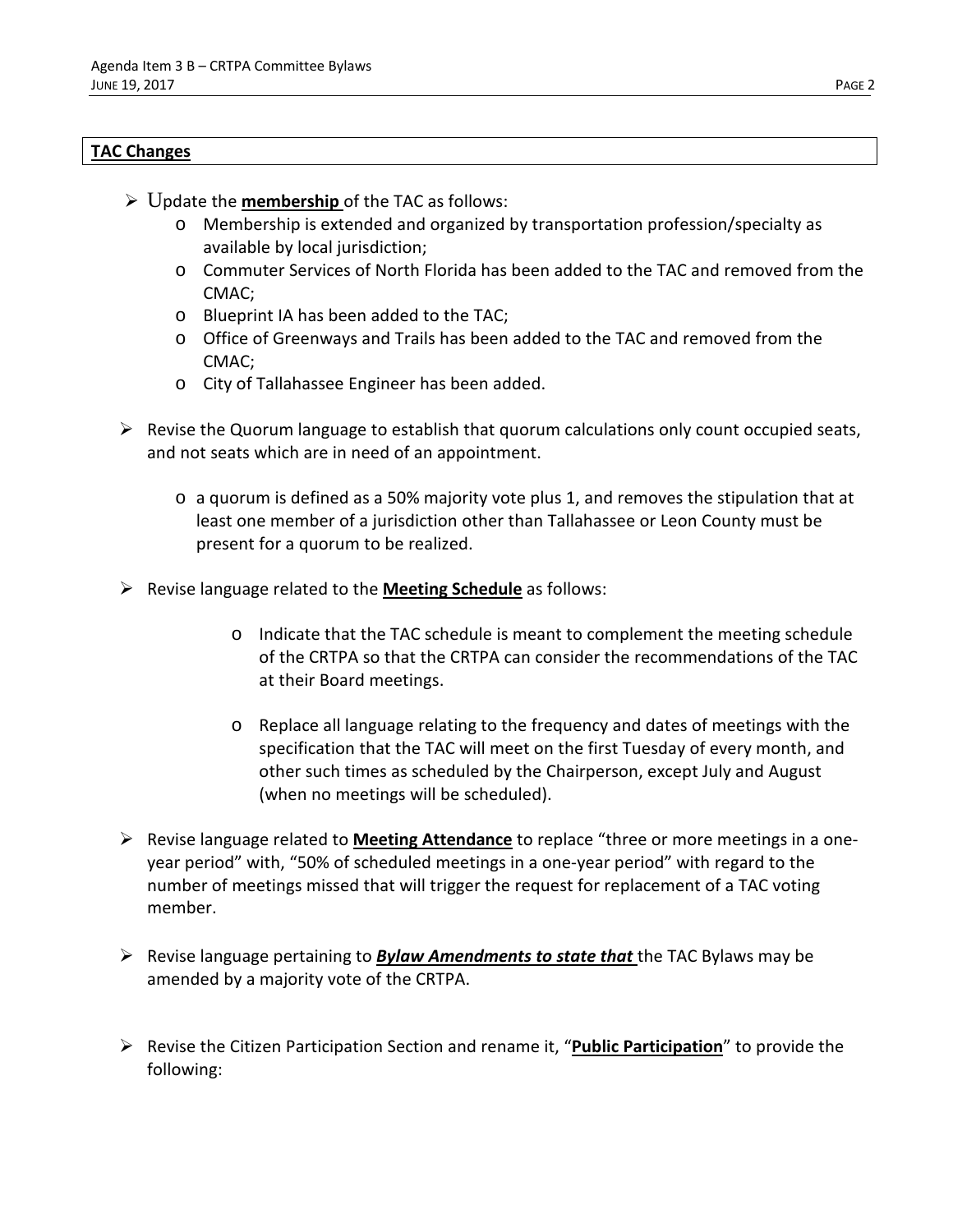- o Members of the public may speak on items on the approved agenda after a motion has been made on that item and the Chairperson calls for public comment.
- o The public may speak on items that are not on the agenda during the "Public Comment" section of the agenda.
- o Individuals are encouraged (rather than required) to complete a "Request To Speak" card for each item they wish to address. Further, it adds that if they are unable to complete the card or do not wish to, that CRTPA staff will note his/her concerns.
- o "Citizens" are referenced now as "individuals".
- o Large groups of people wishing to speak are encouraged to designate a spokesperson to represent their views.

#### **CMAC Changes**

Update the **membership** of the CMAC as follows:

- o Delete Section 1, Membership Table, including the prior voting membership of Florida Department of Health, Commuter Services of North Florida, and Florida Office of Greenways and Trails
- o Delete appointments of CMAC members by individual CRTPA Board Members.
- o Add a new Section 2, "Maximum Membership" to state that the CMAC will consist of a maximum membership of fifteen (15) voting representatives from the four (4) county region.
- o Rename Section 3 to, "Appointment Procedures and Terms of Membership."
- o *Terms* State that CMAC members are appointed by and serve at the pleasure of the CRTPA Board. CMAC Members may be replaced at the will of the CRTPA Board, however, the anticipated term of service of a CMAC member shall be four years.
- o *Reappointments*  A CMAC Member may be reappointed by the CRTPA Board to one or more four-year terms. Terms are reconsidered for renewal at the end of each calendar year, no later than the last CRTPA Board Meeting of a calendar year, regardless of the date of initial appointment.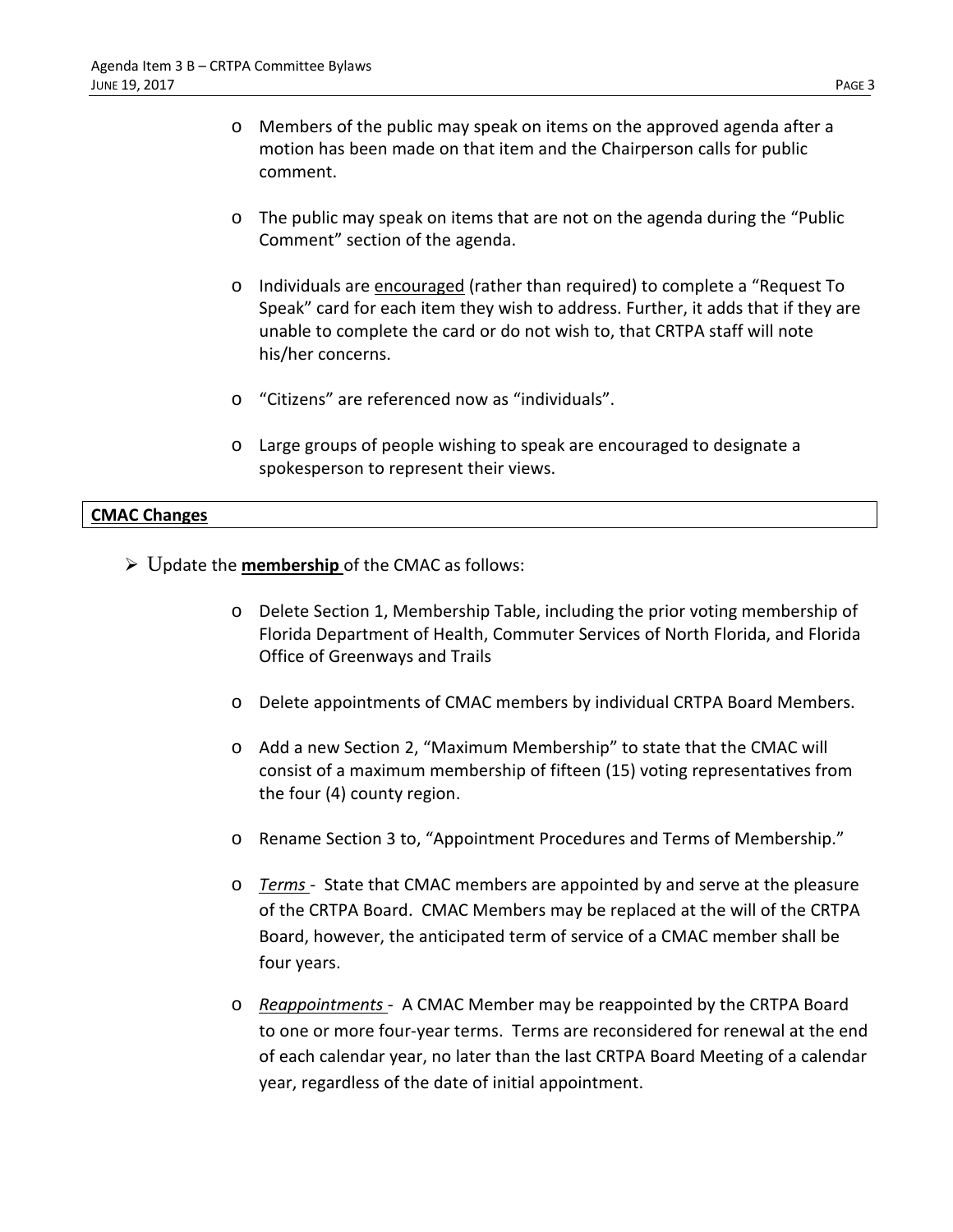- Revise the language about **vacancies** to state that, "When vacancies exist, the CRTPA Executive Director or his/her designee will review the current demographics and representation on the committee and advise the CRTPA Board of any specific representation that is needed. Board Members will be given an opportunity to forward applications to any individuals they know to have an interest in serving on the CMAC for upcoming CRTPA Board consideration. Completed applications will be forwarded to CRTPA Board Members for consideration, and Board approval will be sought for any suggested appointments."
- $\triangleright$  Revise the Quorum language to establish that quorum calculations only count occupied seats, and not seats which are in need of an appointment.
	- o a quorum is defined as a 50% majority vote plus 1, and removes the stipulation that at least one member of a jurisdiction other than Tallahassee or Leon County must be present for a quorum to be realized.
- Revise language related to the **Meeting Schedule** as follows:
	- o Indicate that the CMAC schedule is meant to complement the meeting schedule of the CRTPA so that the CRTPA can consider the recommendations of the CMAC at their Board meetings.
	- o Replace all language relating to the frequency and dates of meetings with the specification that the CMAC will meet on the first Tuesday of every month, and other such times as scheduled by the Chairperson, except July and August (when no meetings will be scheduled).
- $\triangleright$  Section 1, "Meeting Schedule" amend as follows:
	- o Indicate that the CMAC schedule is meant to complement the meeting schedule of the CRTPA so that the CRTPA can consider the recommendations of the CMAC at their Board meetings.
	- o Replace all language relating to the frequency and dates of meetings with the specification that the CMAC will meet on the first Tuesday of every month, and other such times as scheduled by the Chairperson, except July and August (when no meetings will be scheduled).
- Revise language related to **Meeting Attendance** to replace "three or more meetings in a oneyear period" with, "50% of scheduled meetings in a one-year period" with regard to the number of meetings missed that will trigger the request for replacement of a CMAC voting member. The language is further amended to state that the request for removal and replacement shall be sent to the CRTPA Board from the CRTPA Executive Director at the last scheduled meeting of the year.
- Revise language pertaining to *Bylaw Amendments to state that* the CMAC Bylaws may be amended by a majority vote of the CRTPA.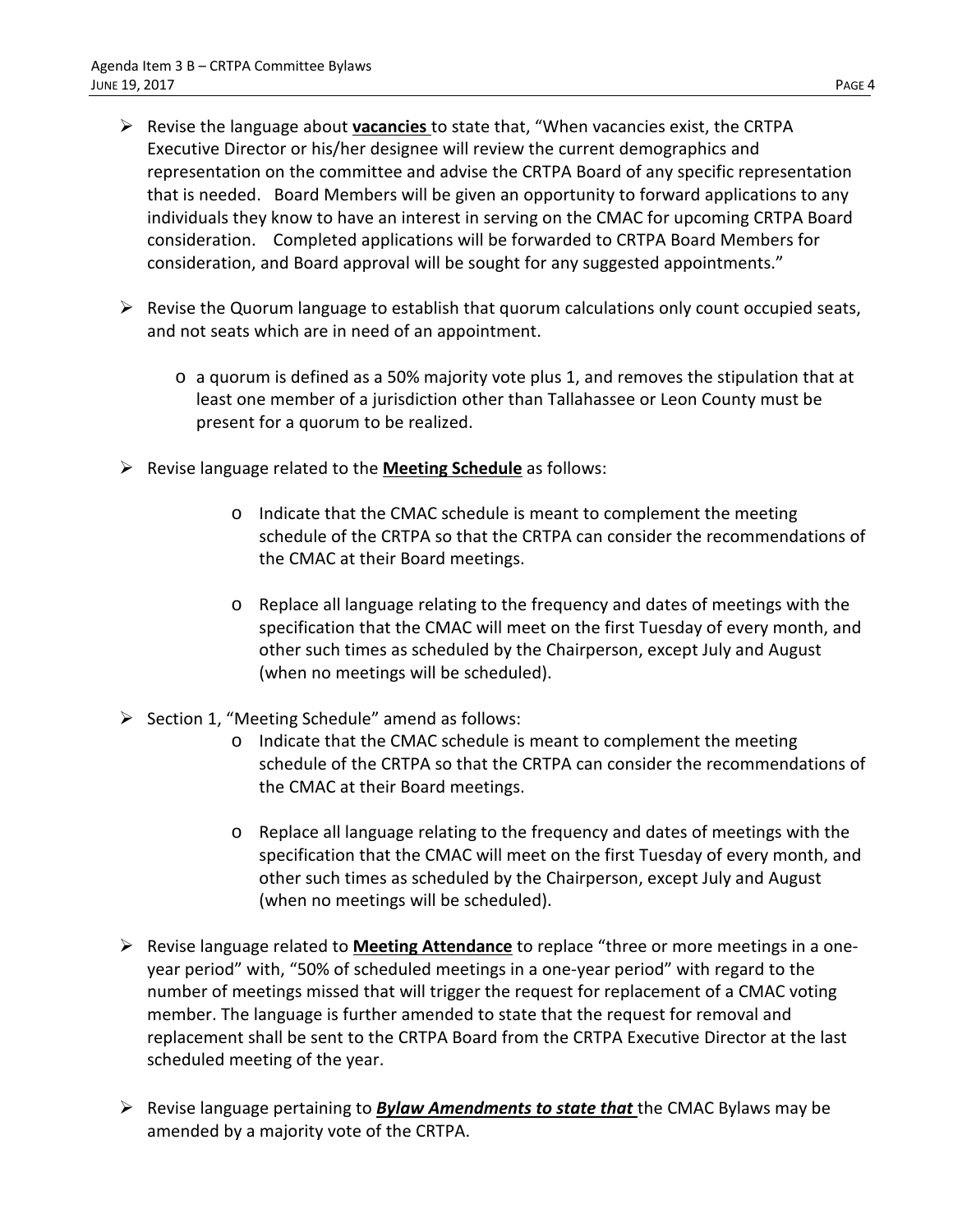- Revise the Citizen Participation Section and rename it, "**Public Participation**" to provide the following:
	- o Members of the public may speak on items on the approved agenda after a motion has been made on that item and the Chairperson calls for public comment.
	- o The public may speak on items that are not on the agenda during the "Public Comment" section of the agenda.
	- o Individuals are encouraged (rather than required) to complete a "Request To Speak" card for each item they wish to address. Further, it adds that if they are unable to complete the card or do not wish to, that CRTPA staff will note his/her concerns.
	- o "Citizens" are referenced now as "individuals".
	- o Large groups of people wishing to speak are encouraged to designate a spokesperson to represent their views.

### **NEXT STEPS**

Subsequent to CRTPA Board adoption, CRTPA staff will begin initiating the membership changes to the committees.

### **ACTIONS**

- Option 1: Adopt the proposed TAC bylaws (Recommended)
- Option 2: Adopt the proposed CMAC bylaws (Recommended)
- Option 3: Provide other direction.

### **ATTACHMENTS**

Attachment 1: Proposed TAC Bylaws Attachment 2: Proposed CMAC Bylaws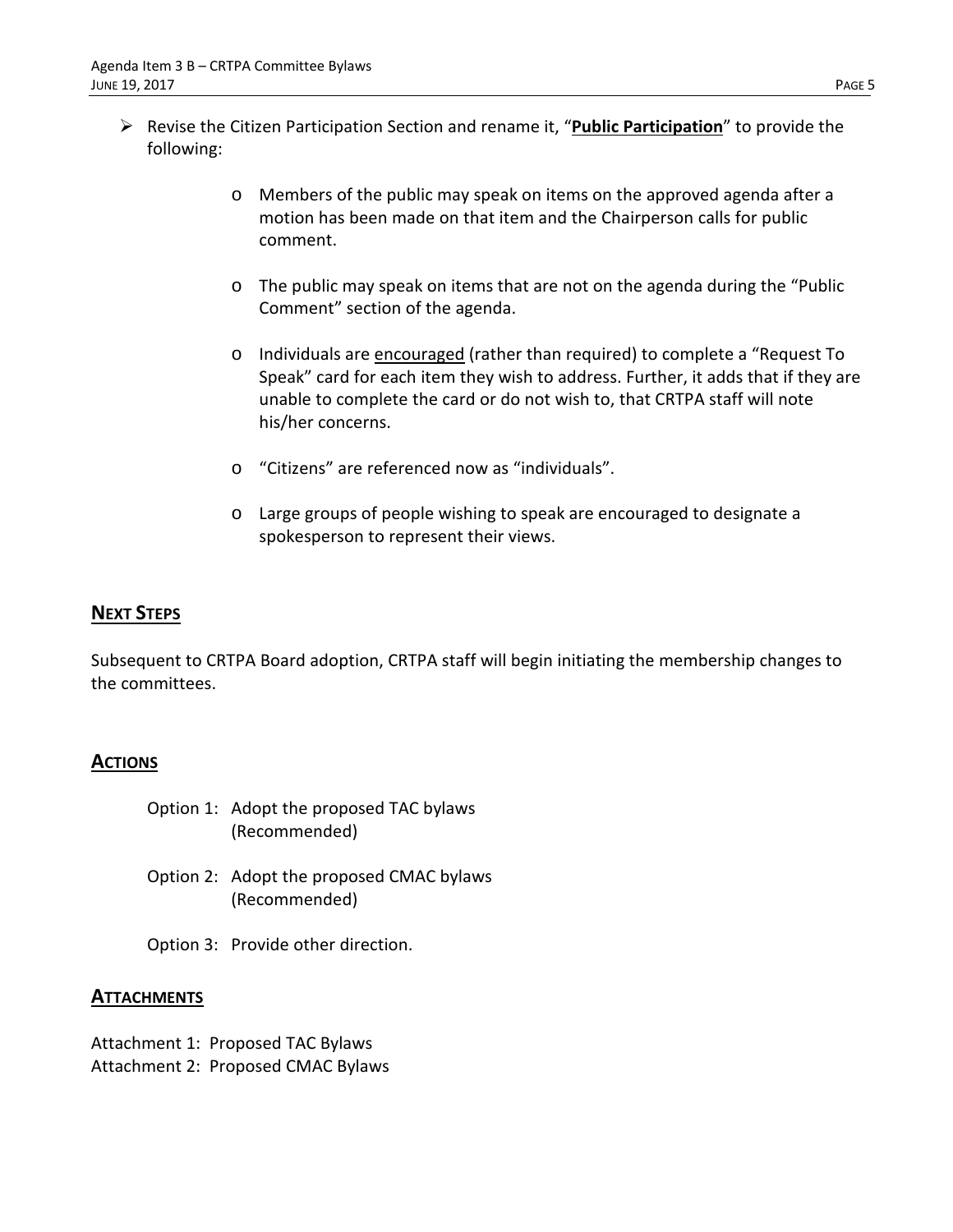# ATTACHMENT 1

#### **Technical Advisory Committee Bylaws**

Adopted May 2012 Amended June 2017

#### **Preamble**

The following sets forth the bylaws that shall serve to guide the proper functioning of the urban transportation planning process for the Technical Advisory Committee (TAC) of the Capital Region Transportation Planning Agency (CRTPA), as provided for in Section 339.175(6)(d), Florida Statutes.

### **ARTICLE I: NAME AND PURPOSE**

### **Section 1. NAME**

The name of this committee shall be the Technical Advisory Committee (TAC).

#### **Section 2. PURPOSE**

The tasks of this committee shall include, but not be limited to the following:

- a. Provide technical and professional advice to the CRTPA Board on issues related to the transportation planning processes in the CRTPA region. This includes but is not limited to: the Long Range Transportation Plan, Unified Planning Work Program, Priority Project Lists, Transportation Improvement Program, Public Involvement Plan, and other regionally significant transportation related issues and projects as requested.
- b. Provide technical advice to the CRTPA Board from a balanced mobility perspective considering the needs and safety of all transportation users and modes in the CRTPA region within fiscal and physical constraints.
- c. Promote equity in the regional transportation planning process.
- d. Consider safe access to schools in its review of transportation project priorities, long range transportation plans, and transportation improvement programs. Advise the CRTPA Board on such matters.
- e. Coordinate the actions of the TAC with local school boards and other local programs and organizations within the CRTPA area which participate in school safety activities such as locally established community traffic safety teams.
- f. Any other duties assigned to it by the CRTPA Board, CRTPA staff, or by state and/or federal law.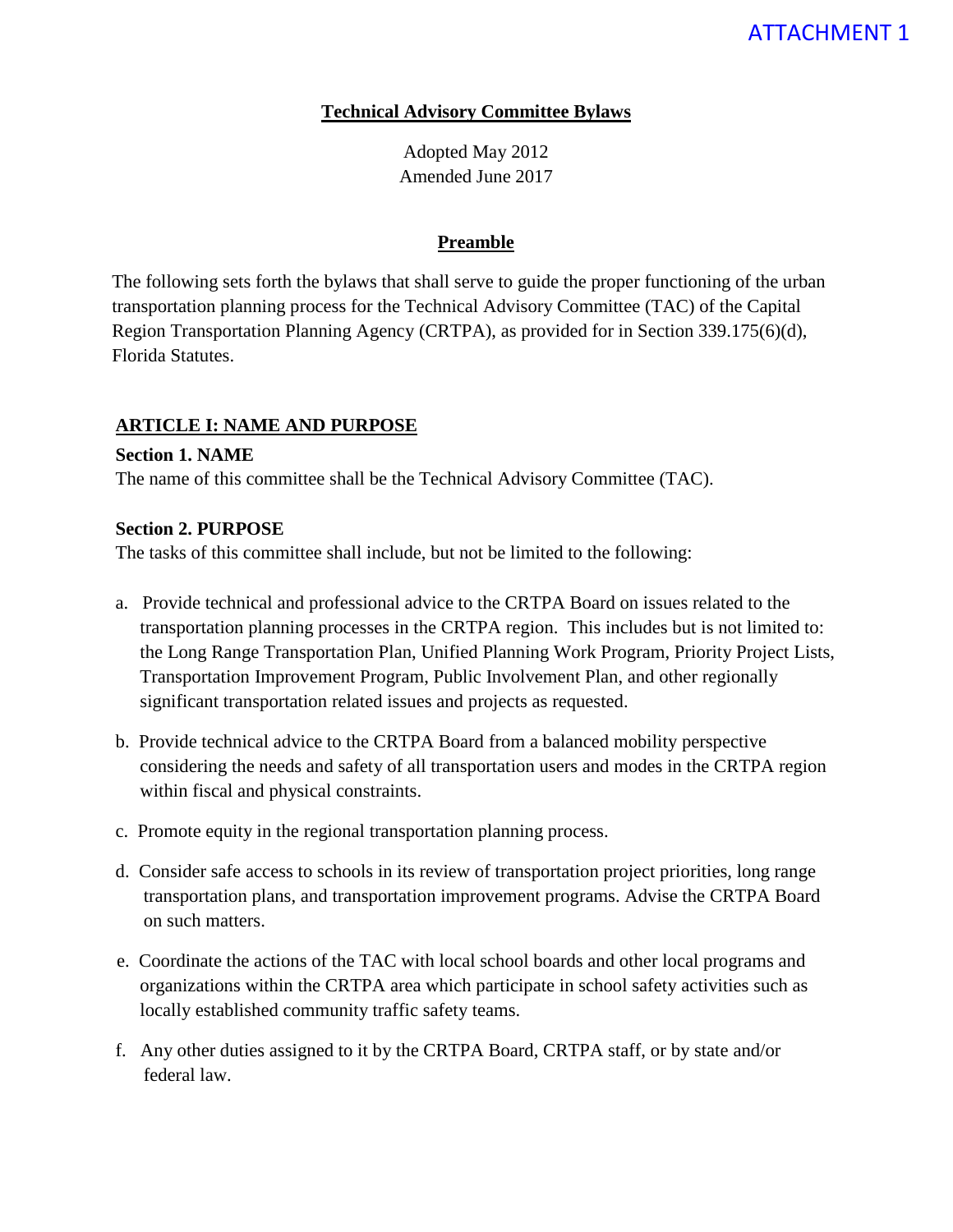## **ARTICLE II: ORGANIZATION**

### **Section 1. AREA**

The Committee shall represent and serve the CRTPA area, which encompasses all of Gadsden, Jefferson, Leon, and Wakulla counties.

### **Section 2. AUTHORITY**

Pursuant to 23 USC 134, 49 USC 5303, 23 CFR 450, and Section 339.175 (6)(d), Florida Statutes, the TAC is statutorily formulated. The TAC is governed by the policies and guidelines set forth by the CRTPA.

### **Section 3. NONDISCRIMINATION**

No organization or person shall, on the grounds of race, color, national origin, religion, creed, or handicap, be excluded from participating in, be denied the benefits of, or be subject to discrimination from the TAC.

# **ARTICLE III: MEMBERSHIP**

## **Section 1. MEMBERSHIP REQUIREMENTS**

The TAC shall represent and serve the CRTPA area, which encompasses all of Gadsden, Jefferson, Leon, and Wakulla counties. Therefore, the TAC must be made up of a cross-section of professionals throughout the four-county region. Pursuant to section 339.175(6)(d), Florida Statutes, the membership of the TAC must include, whenever possible, planners; engineers; representatives of local aviation authorities, port authorities, and public transit authorities or representatives of aviation departments, seaport departments, and public transportation departments of municipal or county governments, as applicable; the school superintendent of each county within the jurisdiction of the CRTPA or the superintendent's designee; and other appropriate representatives of affected local governments.

## **Section 2.** M**EMBERSHIP**

The TAC provides for one (1) voting representative and one (1) alternate from the following organizations which are identified by technical transportation-related profession:

| <b>Aviation</b>                                 |
|-------------------------------------------------|
| Tallahassee International Airport               |
| <b>Engineering</b>                              |
| City of Tallahassee Traffic Management          |
| City of Tallahassee, City Engineer              |
| Leon County Public Works, Transportation        |
| Planning                                        |
| City of Tallahassee, Growth Management          |
| Gadsden County Planning & Community Development |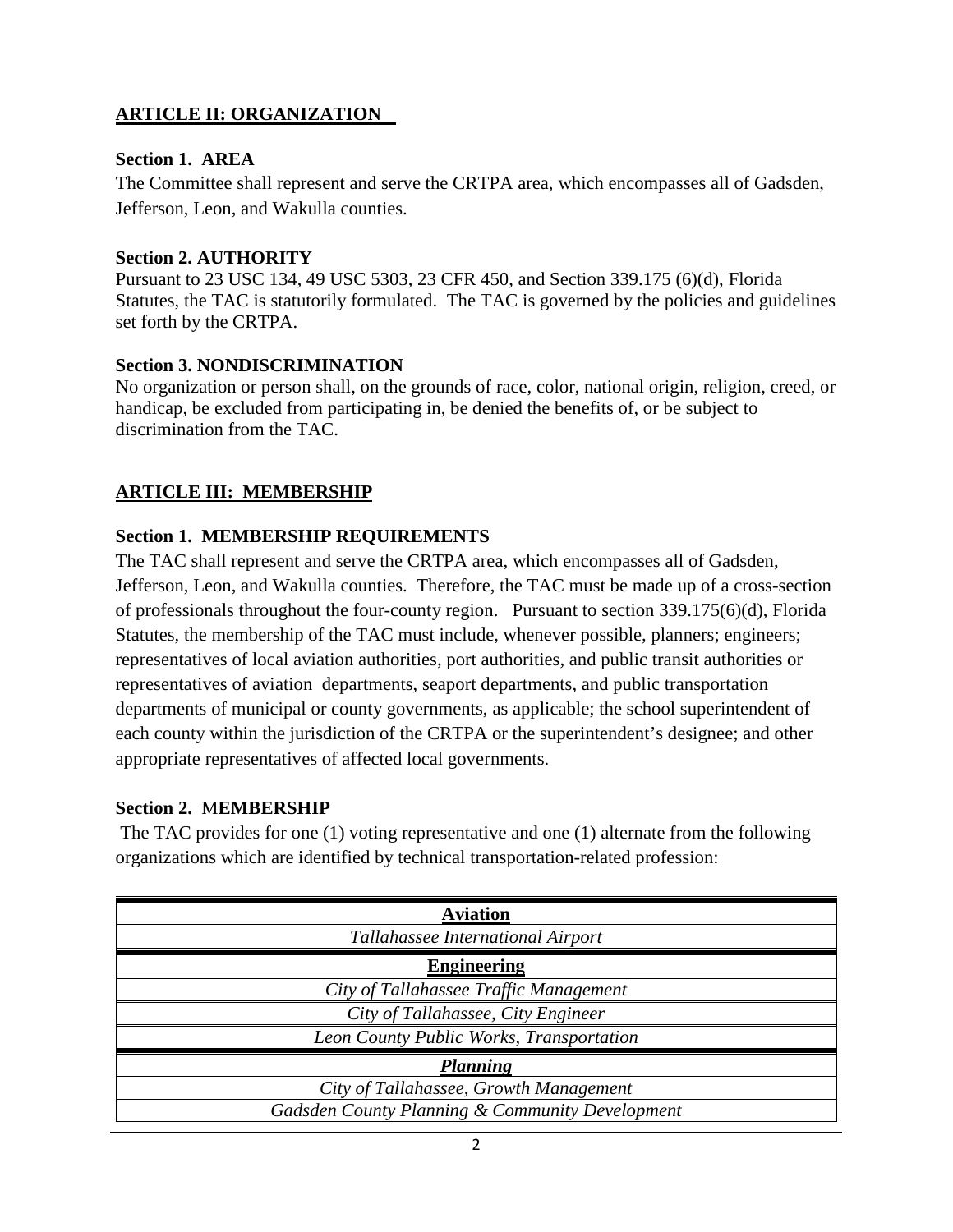| <b>Planning Continued</b>                                               |
|-------------------------------------------------------------------------|
| Jefferson County Planning                                               |
| Leon County                                                             |
| Development Support & Environmental Management, Transportation Planning |
| Wakulla County, Planning & Community Development                        |
| Department of Planning, Land Management & Community Enhancement (PLACE) |
| <b>Schools</b>                                                          |
| Gadsden County Superintendent/Representative                            |
| Jefferson County Superintendent/Representative                          |
| Leon County Superintendent/Representative                               |
| Wakulla County Superintendent/Representative                            |
| <b>Transit</b>                                                          |
| <b>StarMetro</b>                                                        |
| Commuter Services of North Florida                                      |
| <b>Other</b>                                                            |
| Apalachee Regional Planning Council                                     |
| <b>Blueprint IA</b>                                                     |
| <b>Office of Greenways and Trails</b>                                   |

### **Section 3. TERMS OF MEMBERSHIP**

TAC members serve at the pleasure of the CRTPA Board.

- **a.** The membership and terms of voting members of the TAC will be consistent with their continued employment relationship with the member government. TAC members will not continue in their appointed capacity upon cessation of employment with the member government.
- **b.** Should the appointee's terms of employment change in such a way that his/her participation on the TAC is no longer appropriate, the member government will appoint a new member.
- **c.** A TAC member will cease to be a voting member of the TAC if at such time his/her local governmental department/agency ceases to serve within the planning area of the CRTPA Board.

### **Section 4. APPOINTMENTS AND ALTERNATES**

- a. Voting representatives of the local organizations identified in these bylaws are required by the CRTPA Board to provide a primary and alternate voting member for the TAC.
- b. TAC members serve at the pleasure of their appointing entity and may be replaced at will. However, Primary and Alternate TAC Member designations may not be changed more frequently than annually, unless members cease to be employed by the member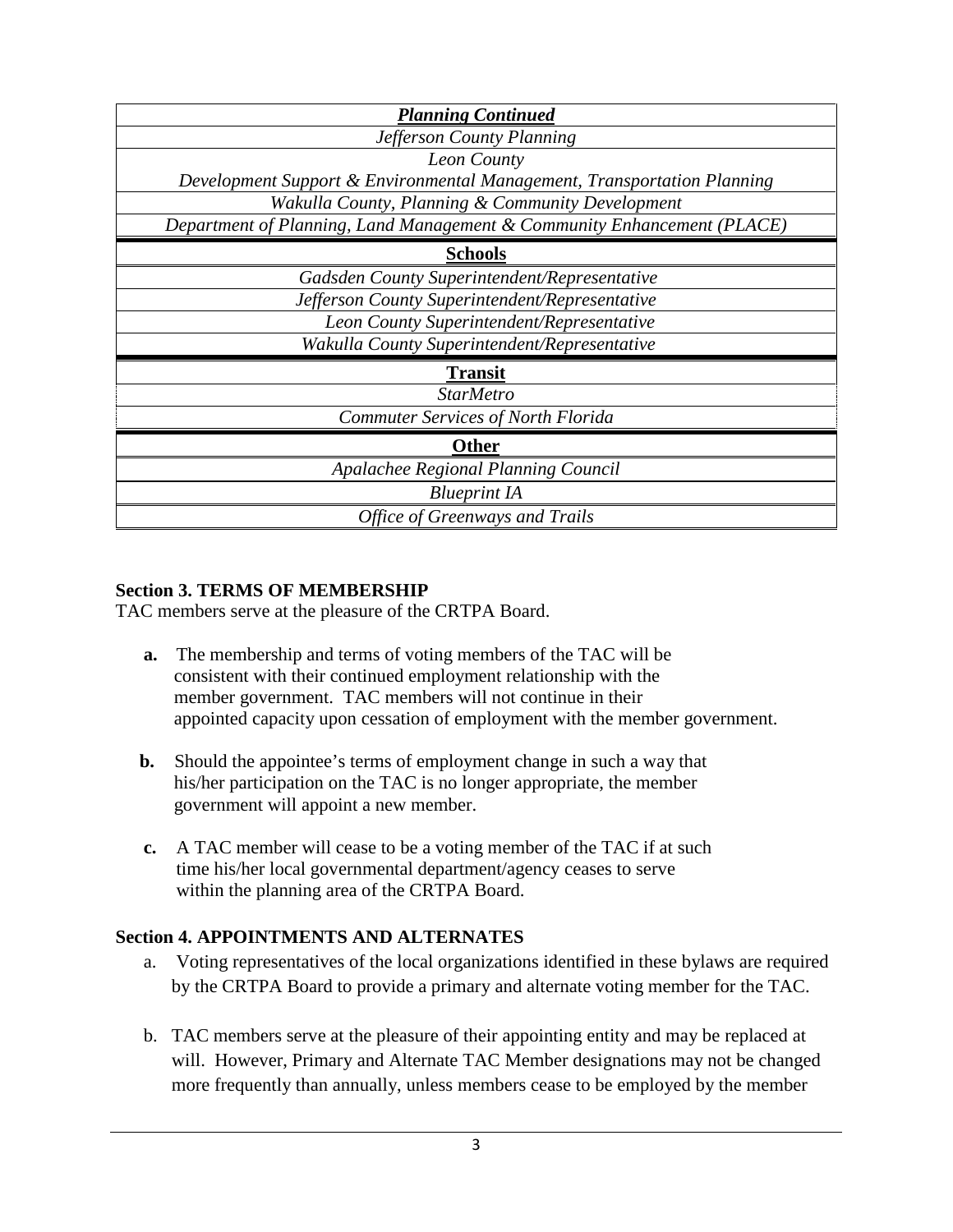government or their terms of employment have changed in such a way that their participation on the TAC is no longer appropriate.

## **ARTICLE IV: VOTING**

## **Section 1. VOTING AUTHORITY**

- a. Only the appointed members, or their alternates, are entitled to vote at any meeting of the TAC.
- b. Votes are recorded on official voting sheets and must be signed.

## **Section 2. VOTING WEIGHT**

Each TAC member shall have one vote. Votes shall be weighted equally.

# **Section 3. VOTING BY ALTERNATES**

If a member who represents an organization is unable to attend meeting(s), an alternate may vote in his/her stead on the following conditions:

- a. CRTPA staff must be notified ahead of the meeting that the alternate is attending.
- b. The alternate must be from the same organization as the absent member, and recorded as the official alternate.

# **Section 4. QUORUM**

The calculations for determining a quorum of the TAC will consider only occupied voting seats and not seats which are need of a designated voting member. A quorum and the recommendations of the TAC are subject to the following conditions:

- a. A majority vote (50% of the appointed membership plus 1) of the TAC shall constitute a quorum. An affirmative vote shall consist of a majority vote of the total quorum present.
- b. In the absence of a quorum at any scheduled meeting, the members present shall function as a full subcommittee, electing an interim chair, if necessary, and the consensus of the group, as determined by a majority vote per item, is forwarded to the CRTPA Board as a recommendation without a quorum.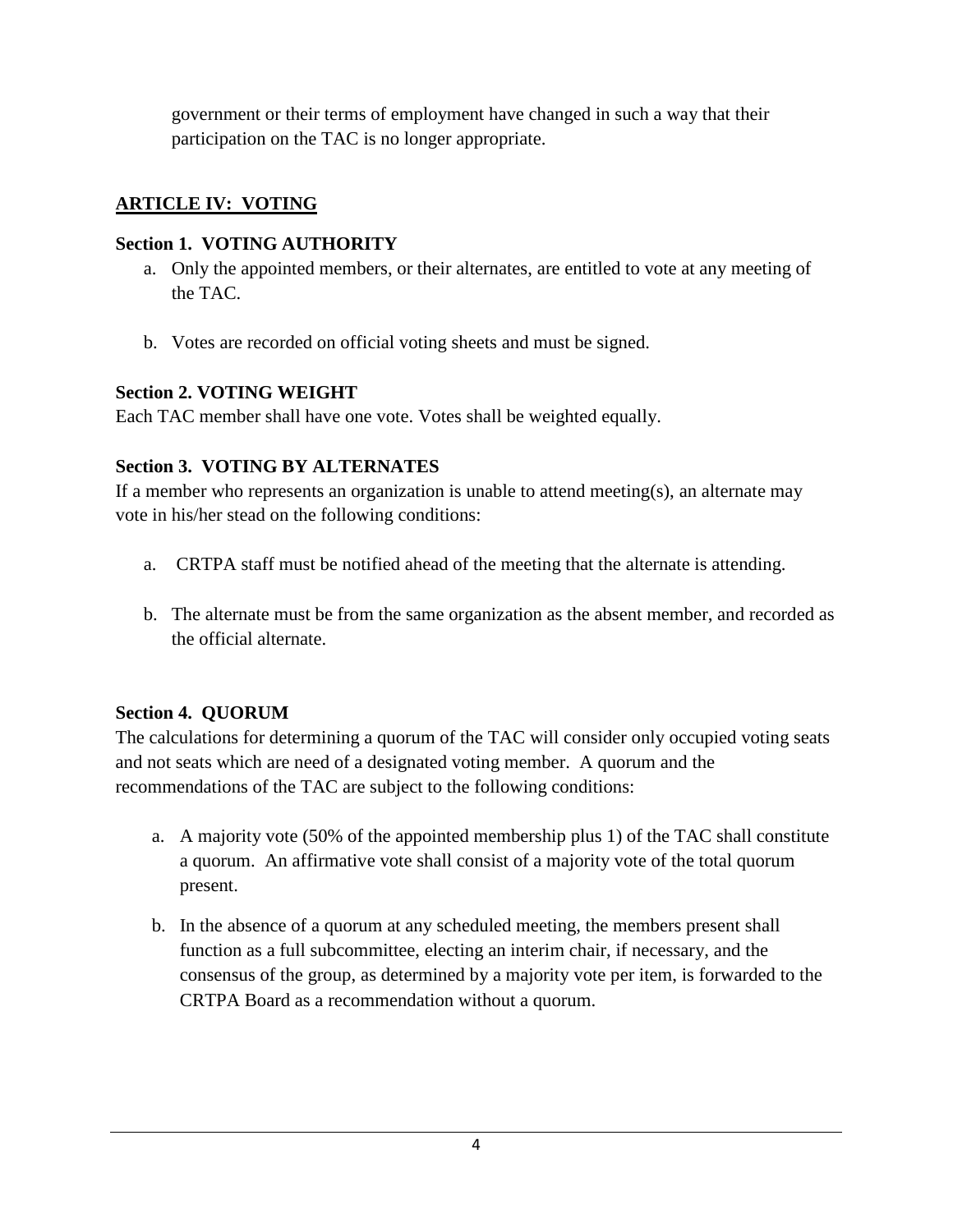# **ARTICLE V: REGULAR AND SPECIAL MEETINGS**

# **Section 1. MEETING SCHEDULE**

The meeting schedule is designed to complement the meeting schedule of the CRTPA, such that recommendations from the committee can be considered by the CRTPA Board. The regular meeting of the TAC will typically be held on the first Tuesday of each month, with the exception of July and August when no meetings will be scheduled, and such other times as scheduled by the Chairperson. Meeting dates will be adjusted by the Chairperson or CRTPA Staff to accommodate holidays or other conflicts.

# **Section 2. MEETING ATTENDANCE**

Each member of the TAC is expected to demonstrate interest in the TAC's activities through attendance at the scheduled meetings except for reasons of an unavoidable nature. The CRTPA Executive Director may recommend the removal of any member who fails to attend, or arrange for an alternate to attend, 50 % of scheduled meetings in a one-year period. A request for replacement of any TAC member shall be sent to the applicable Department from which the non-representation is being experienced.

# **Section 3. MEETING LOCATION**

Meetings of the TAC shall be held at a location agreed to by the members and accessible by the public.

# **Section 4. SPECIAL MEETINGS**

Special meetings may be called by the Chairperson or CRTPA's Executive Director, or as directed by the Board.

# **Section 5. MEETING NOTIFICATION**

- a. Notice of the time, place and purpose of all meetings shall be provided to each member of the Committee, not less than seven (7) days before such meeting. Special meetings will provide notice not less than three (3) days before such meeting.
- b. TAC meetings shall be advertised on the CRTPA web site at least one week prior to the scheduled meeting date. Special TAC Meetings will provide notice not less than three (3) days before the special meeting date.
- c. Meetings will be open to the public. Any group which so requests in writing will be notified of TAC meetings.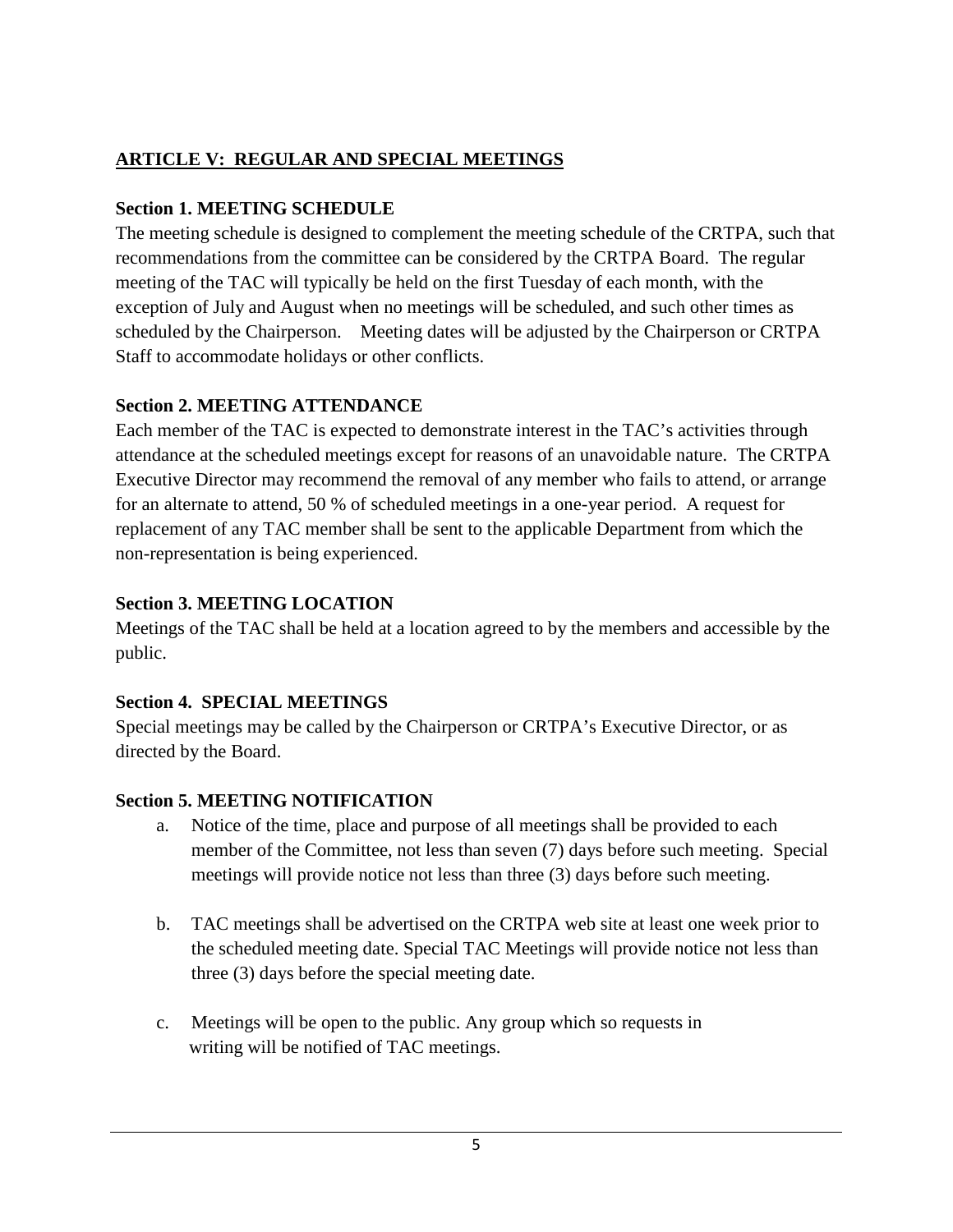### **Section 6. MEETING MATERIALS**

- a. Agenda materials for the TAC meetings shall posted on the CRTPA webpage no later than seven (7) days prior to the meeting.
- b. Supplemental materials shall be provided to the TAC members as soon as practicable and no later than the Friday before a scheduled meeting. These materials shall also be posted on the CRTPA webpage on the same date.

## **Section 7. MEETING MINUTES**

TAC meetings will be recorded and minutes will be prepared. TAC Minutes will be posted on the CRTPA website for public review.

# **ARTICLE VI: OFFICERS & DUTIES**

## **Section 1. COMMITTEE LEADERSHIP AND SELECTION**

The members of the TAC shall elect from their own membership the following officers no later than the last meeting of the calendar year:

A: Chairperson B: Vice-Chairperson

Officers shall be elected by a majority vote of the quorum present. Officers shall represent different member governments.

# **Section 2. LEADERSHIP TERMS**

The terms of office for all officers shall be one year beginning at the first TAC meeting of the calendar year and terminating at the last TAC meeting of the year, or until their successors are elected at the next regular meeting of the committee. Any officer may be re-elected for the same office. The Chairperson or Vice-Chairperson's term of office shall be consistent with their continued employment relationship with the member government. They will not continue in their appointed capacity upon cessation of employment with the member government. Likewise, should their terms of employment change in such a way that their participation on the TAC is no longer appropriate, new officers shall be elected by a majority vote of the quorum present at the next regular or special meeting of the TAC following the vacancy of the Chairperson or Vice-Chairperson.

# **Section 3. LEADERSHIP DUTIES:**

The Chairperson shall preside at all meetings of the TAC and conduct all meetings of the TAC. In the event of the Chairperson's absence, or at the Chairperson's direction, the Vice-Chairperson shall assume the powers and duties of the Chairperson. In the absence of both a Chairperson and Vice-Chairperson at a regular or special TAC meeting, a temporary Chair shall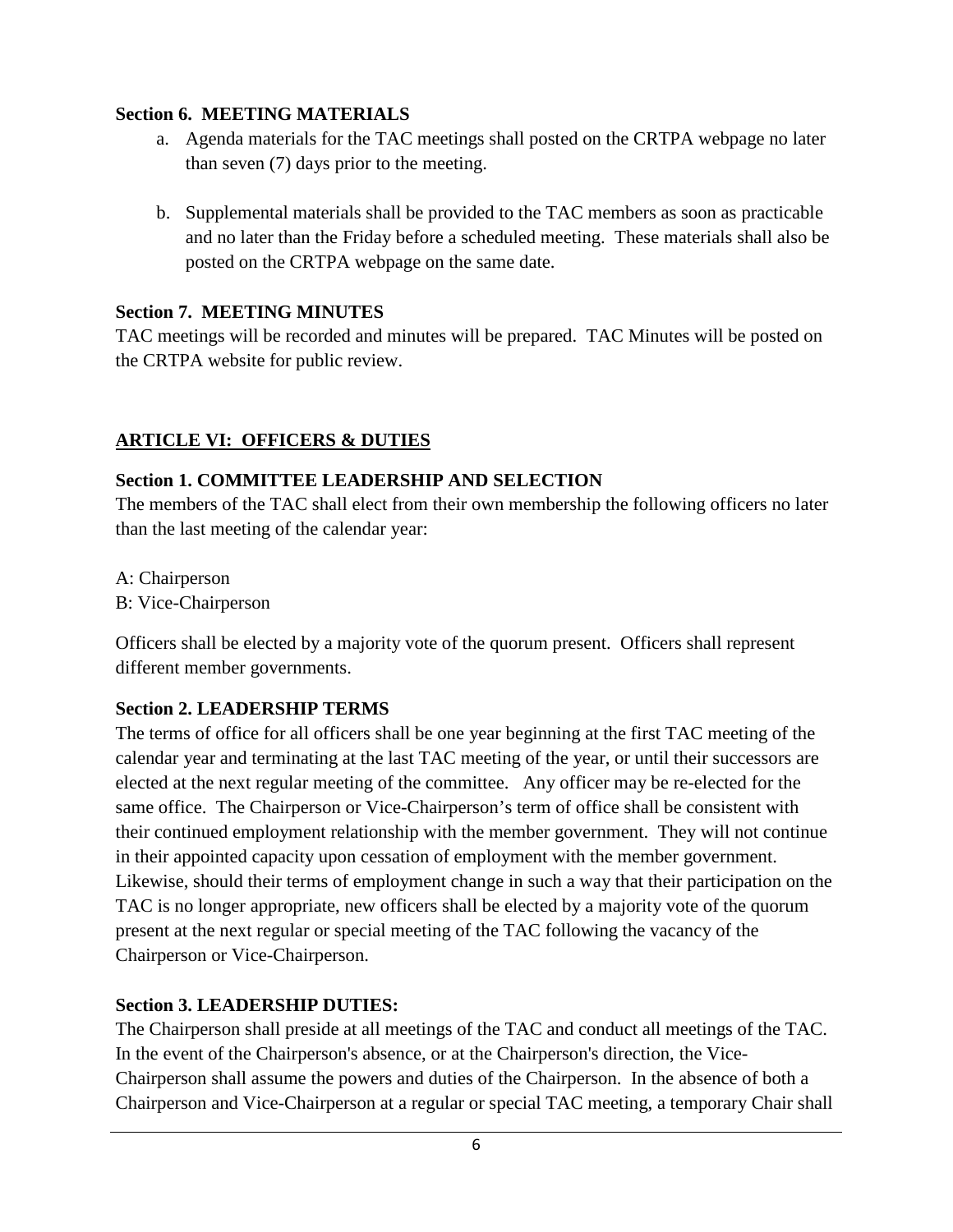be elected by majority vote at the meeting to serve as Chairperson of that meeting, for that meeting alone.

# **ARTICLE VII**: **RULES OF PROCEDURE**

# **Section 1. MEETING CONDUCT**

All meetings of the TAC shall be conducted in accordance with the most current edition of Roberts Rules of Order Newly Revised. The Chairperson (or the Vice Chairperson when serving as Chairperson) shall preside at all meetings and shall either serve as the parliamentarian or designate another TAC member to serve as parliamentarian.

# **Section 2. CONFLICT OF INTEREST**

Whenever a TAC Member has cause to believe that a matter to be discussed would involve him/her to be in a conflict of interest, he/she shall announce the conflict of interest and refrain from voting on any such matter.

# **ARTICLE VIII: BYLAW AMENDMENTS**

The TAC Bylaws may be amended by a majority vote of the CRTPA.

# **ARTICLE IX: PUBLIC PARTICIPATION**

Comment will be accepted by individuals during the course of TAC meetings as set forth below:

- a. Members of the public may speak on items on the approved agenda after a motion has been made on that item and the Chairperson calls for public comment.
- b. Members of the public may speak on items which are not on the agenda during the "Public Comment" section of the agenda.
- c. Individuals are encouraged to complete a separate "Request to Speak" card for each item they wish to address. If they are unable to complete the card, or do not wish to, then his/her concerns will be noted by the CRTPA staff.
- d. Individuals will be allowed to speak up to three minutes on each agenda item or "Public Comment" topic for which they have indicated a desire to speak. Additional time may be allotted at the discretion of the TAC Chairperson.
- e. Large groups wishing to speak are encouraged to designate a spokesperson to represent their views. Additional time may be allotted at the discretion of the TAC Chairperson when such a situation arises.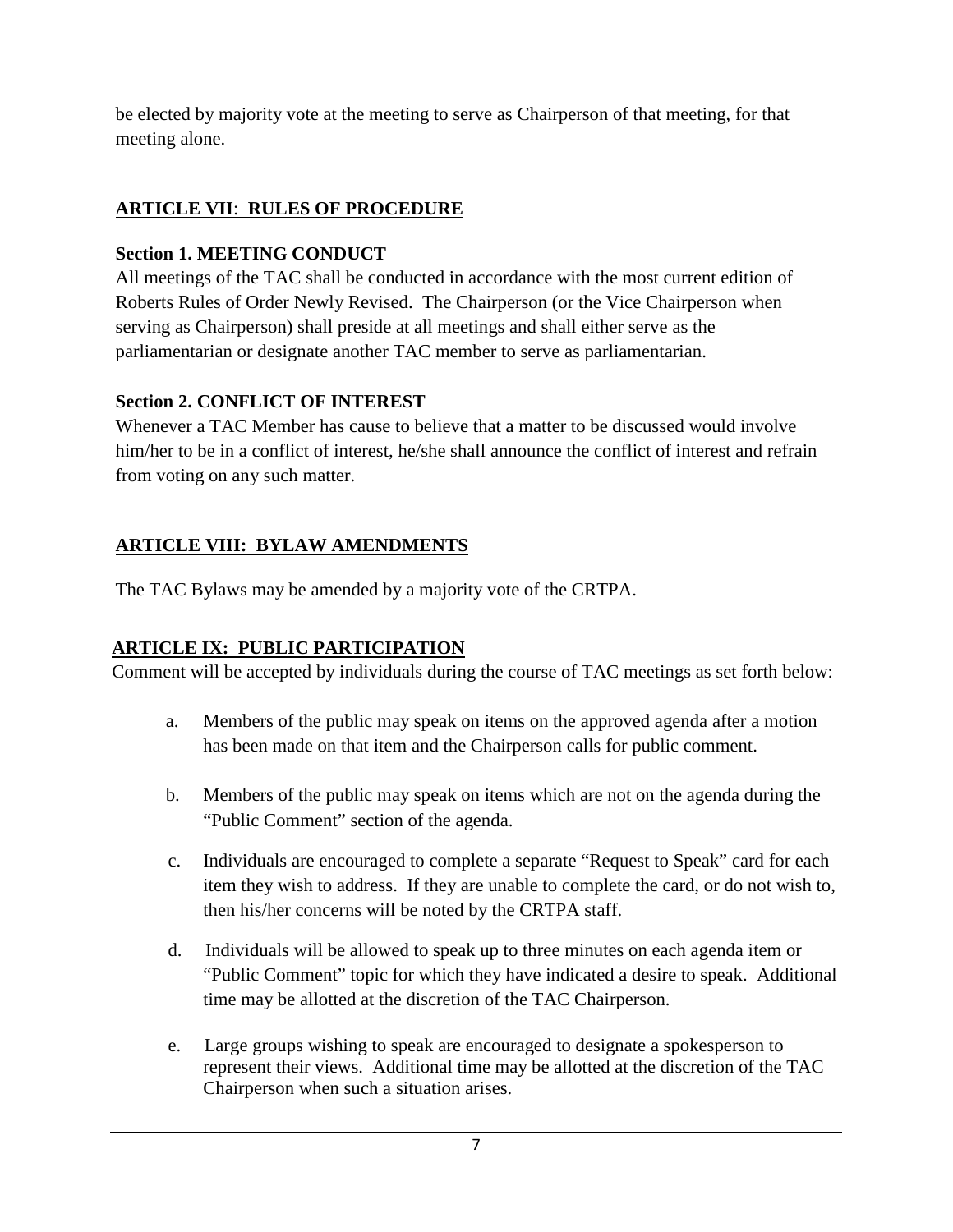# ATTACHMENT 2

### **Citizen's Multimodal Advisory Committee Bylaws**

Adopted May 2012 Amended June 2017

#### **Preamble**

The Capital Region Transportation Planning Agency (CRTPA) supports full and timely public participation in the transportation decision-making process of the CRTPA. To ensure that participation is reflective of the cross section of residents and interests within the CRTPA area, it has created a Citizens Multimodal Advisory Committee (CMAC) to advise the CRTPA Board, as provided by Section 339.175, (5)(e)1, Florida Statutes.

The following Articles set forth the Bylaws that guide the proper functioning of the urban transportation planning process for the CMAC of the CRTPA.

### **ARTICLE I: NAME AND PURPOSE**

### **Section 1. NAME**

The name of this committee shall be the Citizens Multimodal Advisory Committee (CMAC).

### **Section 2. PURPOSE**

This Committee was established by the Capital Region Transportation Planning Agency (CRTPA) in May 2012. The tasks of this Committee shall include, but not be limited to the following:

- a. Provide independent citizen advice to the CRTPA Board on issues related to the development of an efficient, safe, and cost-effective transportation system, regarding the transportation planning processes in the CRTPA region. This includes but is not limited to: the Long Range Transportation Plan, Unified Planning Work Program, Priority Project Lists, Transportation Improvement Program, Public Involvement Plan, and other regionally significant transportation related issues and projects as requested.
- b. Provide advice to the CRTPA from a balanced mobility perspective considering the needs and safety of all transportation users and modes of transportation in the CRTPA region within fiscal and physical constraints.
- c. Promote equity in the regional transportation planning process.
- d. Promote public awareness and participation in the regional transportation planning process within the region and from professional and citizen-based organizations and employers.
- e. Review and evaluate CRTPA issues as requested by the CRTPA Board, or CRTPA staff.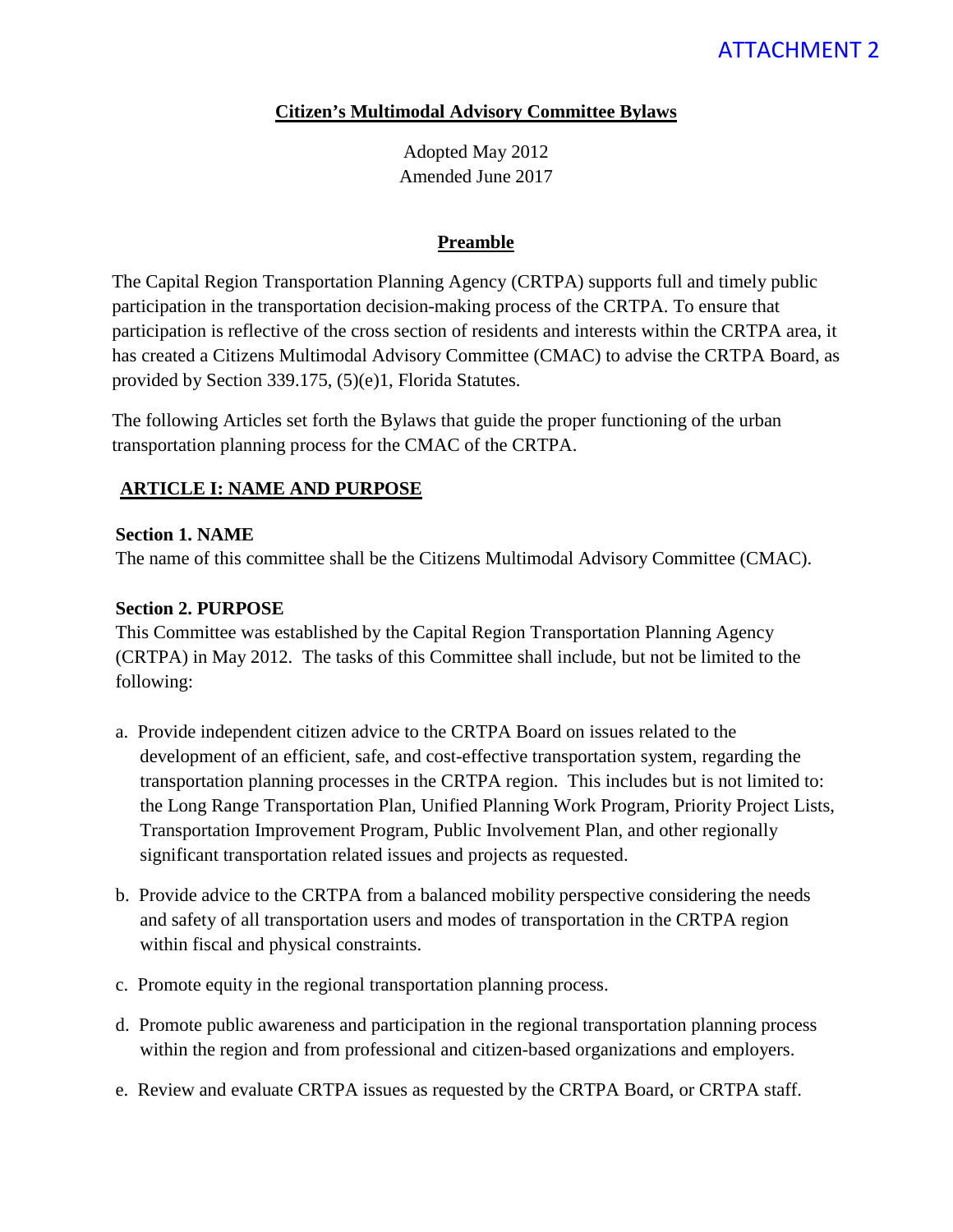# **ARTICLE II: ORGANIZATION**

## **Section 1. AREA**

The Committee shall represent and serve the CRTPA area, which encompasses all of Gadsden, Jefferson, Leon, and Wakulla counties.

# **Section 2. AUTHORITY**

Pursuant to 23 USC 134, 49 USC 5303, 23 CFR 450, and Section 339.175 (6)(e), Florida Statutes, the CMAC is statutorily formulated. The CMAC is also governed by the policies and guidelines set forth by the CRTPA.

# **Section 3. NONDISCRIMINATION**

No organization or person shall, on the grounds of race, color, national origin, religion, creed, or handicap, be excluded from participating in, be denied the benefits of, or be subject to discrimination from the CMAC.

# **ARTICLE III: MEMBERSHIP**

# **Section 1. GEOGRAPHICAL AND SPECIAL INTEREST BALANCE**

The CMAC shall represent and serve the CRTPA area, which encompasses all of Gadsden, Jefferson, Leon, and Wakulla Counties. The CMAC will be made up of a cross-section of citizens who represent the four-county region. Pursuant to Section 339.175(e), Florida Statutes, the membership on the citizen's advisory committee must reflect a broad cross-section of local residents with an interest in the development of an efficient, safe, and cost-effective transportation system. Minorities, the elderly, and those with mobility challenges must be adequately represented, and efforts will be made to secure representatives of the bicycling, pedestrian, transit, and student populations. The CRTPA Executive Director or his /her designee may recommend appointment to the CMAC with approval of the CRTPA Board to balance the geographical or special interest/diversity of the committee.

# **Section 2. MAXIMUM MEMBERSHIP**

The CMAC will consist of a maximum of fifteen (15) voting representatives from the four (4) county region.

# **Section 3. APPOINTMENT PROCEDURES AND TERMS OF MEMBERSHIP**

Terms of membership are based on the calendar year, and are renewable in January 1 of any given year, regardless of when appointments were made. Further details of term conditions are outlined below.

a. *Application* - Anyone serving on the CMAC must have a completed application on file prior to consideration for appointment to the committee.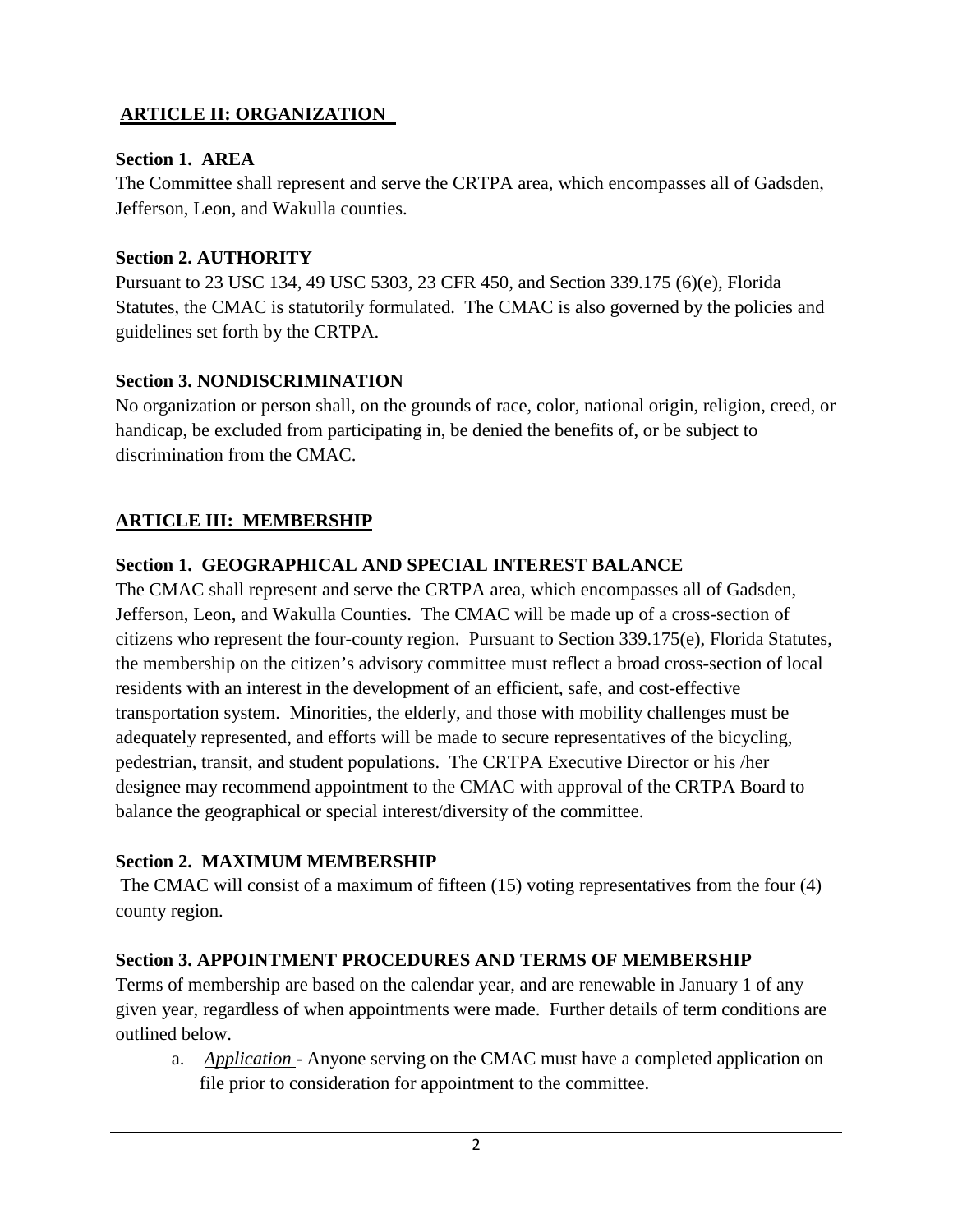- b. *Appointments* CMAC member appointments are made at a CRTPA Board Meeting by the CRTPA Board. CMAC members serve at the pleasure of the CRTPA Board.
- c. *Terms* CMAC Members may be replaced at the will of the CRTPA Board, however, the anticipated term of service of a CMAC member shall be four years, and may be staggered into terms of lesser length.
- d. *Reappointments*  A CMAC Member may be reappointed by the CRTPA Board to one or more four-year terms. Terms are reconsidered for renewal at the end of each calendar year, if the CMAC member's term is about to expire. The CRTPA shall act upon the renewal of a CMAC member's term by no later than the last CRTPA Board Meeting of a calendar year, regardless of the date of initial appointment.

## **Section 4. RESIGNATIONS**

CMAC members are expected to send written notice of intent to resign their position to the CRTPA Executive Director, as soon as practical, but at least one (1) month prior to their expected resignation from attendance at any meeting, if possible.

## **Section 5. VACANCIES**

When vacancies exist, the CRTPA Executive Director or his/her designee will review the current demographics and representation on the committee and advise the CRTPA Board of any specific representation that is needed.

# **ARTICLE IV: VOTING**

# **Section 1. VOTING AUTHORITY**

Only the appointed members are entitled to vote at any meeting of the CMAC.

## **Section 2. VOTING WEIGHT**

Each CMAC member shall have one vote. Votes shall be weighted equally.

## **Section 3. QUORUM**

The calculations for determining a quorum of the CMAC will consider only appointed voting members and not eligible vacancies. A quorum and the recommendations of the CMAC are subject to the following conditions:

- a. A majority vote (50% of the appointed membership plus 1) of the CMAC shall constitute a quorum. An affirmative vote shall consist of a majority vote of the total quorum present.
- b. In the absence of a quorum at any scheduled meeting, the members present shall function as a full subcommittee, electing an interim chair, if necessary, and the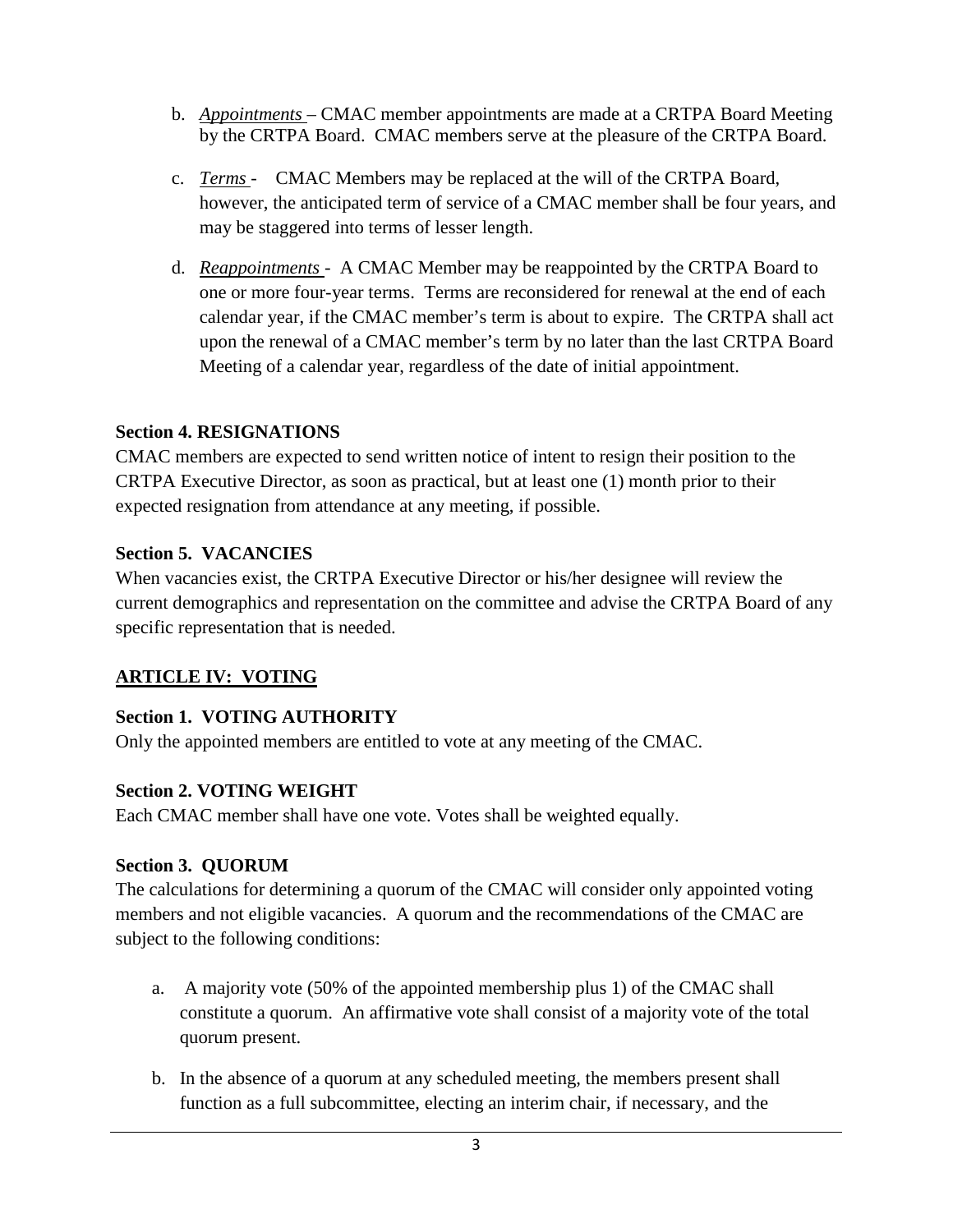consensus of the group, as determined by a majority vote per item, is forwarded to the CRTPA Board as a recommendation without a quorum.

# **ARTICLE V: REGULAR AND SPECIAL MEETINGS**

## **Section 1. MEETING SCHEDULE**

The meeting schedule is designed to complement the meeting schedule of the CRTPA, such that recommendations from the committee can be considered by the CRTPA Board. The meetings of the CMAC will typically be held on the first Tuesday of each month, with the exception of July and August and such other times as scheduled by the Chairperson. Meeting dates will be adjusted by the Chairperson or CRTPA Staff to accommodate holidays or other conflicts.

# **Section 2. MEETING ATTENDANCE**

Each member of the CMAC is expected to demonstrate interest in the CMAC's activities through attendance at scheduled meetings except for reasons of an unavoidable nature. The CRTPA Executive Director may recommend the removal of any member who fails to attend 50% or more scheduled meetings in a one-year period. A request for removal and replacement of any CMAC member shall be sent to the CRTPA Board from the CRTPA Executive Director at the last scheduled meeting of each year.

# **Section 3. MEETING LOCATION**

Meetings of the CMAC shall be held at a location agreed to by the members and accessible by the public.

# **Section 4. SPECIAL MEETINGS**

Special meetings may be called by the Chairperson or CRTPA Executive Director, or as directed by the CRTPA Board.

# **Section 5. MEETING NOTIFICATION**

- a. Notice of the time, place and purpose of all meetings shall be provided to each member of the Committee, not less than seven (7) days before such meeting. Special meetings will provide notice not less than three (3) days before such meeting.
- b. CMAC meetings shall be advertised on the CRTPA web site at least one week prior to the scheduled meeting date. Special CMAC Meetings will provide notice not less than three (3) days before the special meeting date.
- c. Meetings will be open to the public. Any group which so requests in writing will be notified of CMAC meetings.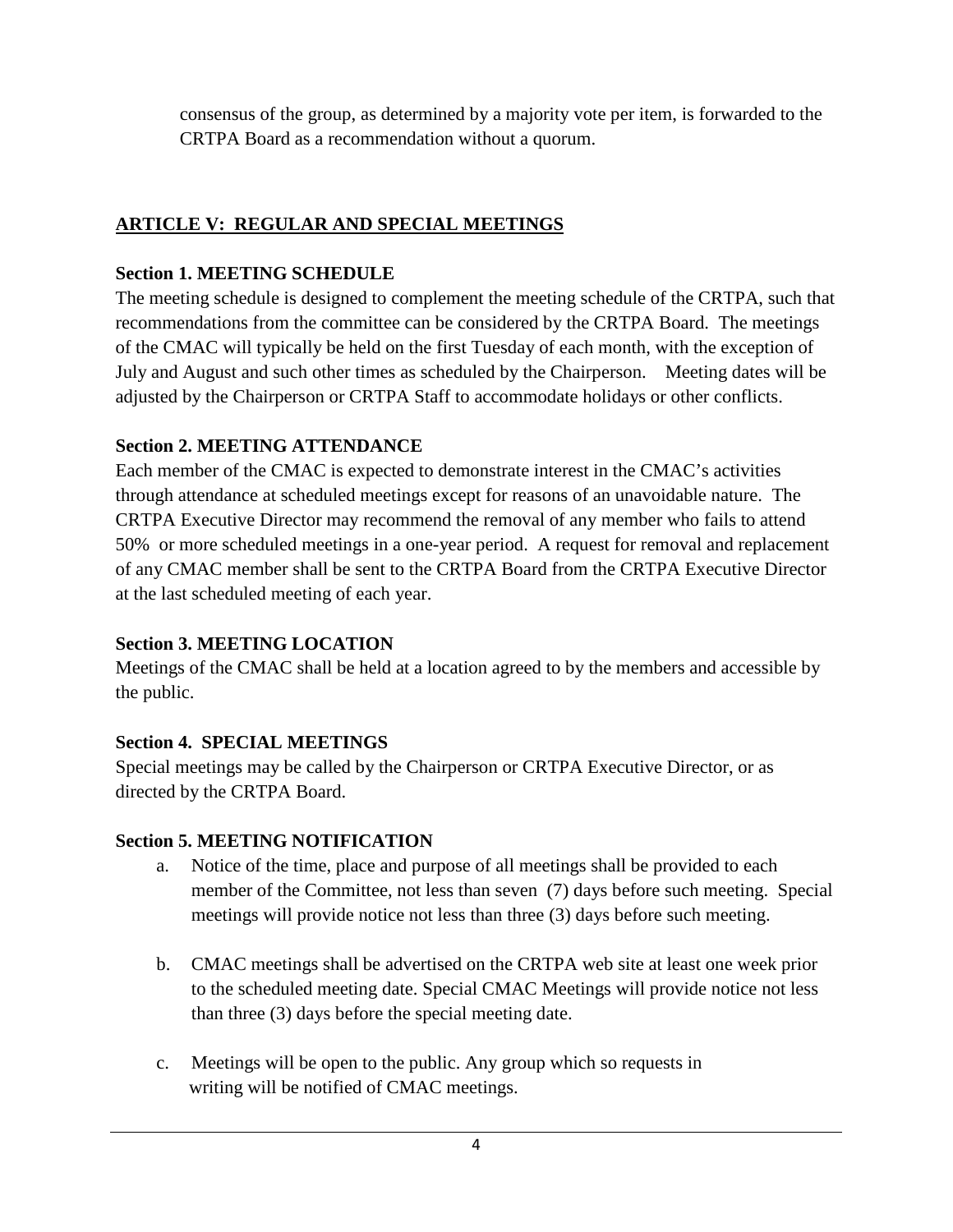### **Section 6. MEETING MATERIALS**

- a. Agenda materials for the CMAC meetings shall posted on the CRTPA webpage no later than seven (7) days prior to the meeting.
- b. Supplemental materials shall be provided to the CMAC members as soon as practicable and no later than the Friday before a scheduled meeting. These materials shall also be posted on the CRTPA webpage on the same date.

## **Section 7. MEETING MINUTES**

CMAC meetings will be recorded and minutes will be prepared. CMAC Minutes will be posted on the CRTPA website for public review.

# **ARTICLE VI: OFFICERS & DUTIES**

## **Section 1. Committee Leadership and Selection**

The members of the CMAC shall elect from their own membership the following officers no later than the last meeting of the calendar year:

A: Chairperson

B: Vice-Chairperson

Officers shall be elected by a majority vote of the quorum present.

# **Section 2. Leadership Terms**

The terms of office for all officers shall be one year beginning at the first CMAC meeting of the calendar year and terminating at the last CMAC meeting of the year, or until their successors are elected at the next regular meeting of the committee. Any officer may be re-elected for the same office.

# **Section 3. Leadership Duties:**

The Chairperson shall preside at all meetings of the CMAC and conduct all meetings of the CMAC. In the event of the Chairperson's absence, or at the Chairperson's direction, the Vice-Chairperson shall assume the powers and duties of the Chairperson. In the absence of both a Chairperson and Vice-Chairperson at a regular or special CMAC meeting, a temporary Chair shall be elected by majority vote at the meeting to serve as Chairperson of that meeting, for that meeting alone.